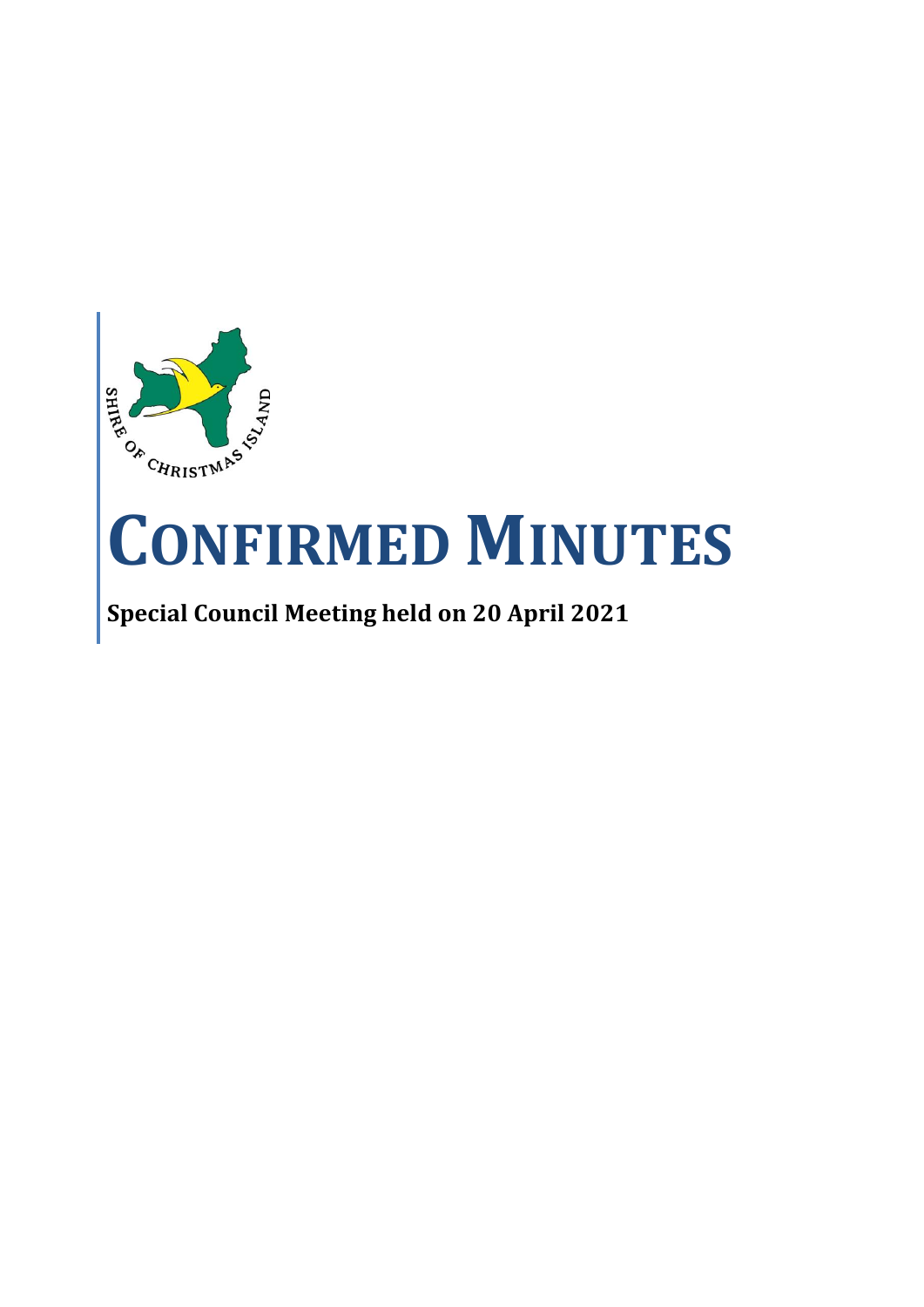

#### **SHIRE OF CHRISTMAS ISLAND MEETING MINUTES CERTIFICATION**

## **Minutes of the Special Meeting of the Shire of Christmas Island Council held at the George Fam Chambers at 4.15pm on Tuesday 20 April 2021**

### **TABLE OF CONTENTS**

| Agenda<br>No.  | <b>Item</b>                                                                                                                                                                                                       | Page |
|----------------|-------------------------------------------------------------------------------------------------------------------------------------------------------------------------------------------------------------------|------|
| $\mathbf{1}$   | <b>DECLARATION OF OPENING/ANNOUNCEMENT OF VISITORS</b><br>SHIRE PRESIDENT DECLARED THE MEETING OPEN AT 4.20PM<br>1.1                                                                                              | 1    |
| $\overline{2}$ | RECORD OF ATTENDANCES/APOLOGIES/LEAVE OF ABSENCE GRANTED/DECLARATION OF<br>FINANCIAL/PROXIMITY & IMPARTIALITY INTERESTS<br><b>RECORD OF ATTENDANCE</b><br>2.1<br>2.2<br><b>LEAVE OF ABSENCE</b><br>2.3<br>APOLOGY | 1    |
| 3              | <b>BUSINESS OF THE MEETING</b><br>3.1<br>APPOINTMENT OF ACTING CEO                                                                                                                                                |      |
| $\overline{4}$ | <b>CLOSURE OF THE MEETING</b><br>THE SHIRE PRESIDENT CLOSED THE MEETING AT 4.25PM                                                                                                                                 |      |
| 5              | DATE OF NEXT MEETING: 27 APRIL 2021                                                                                                                                                                               | 1    |